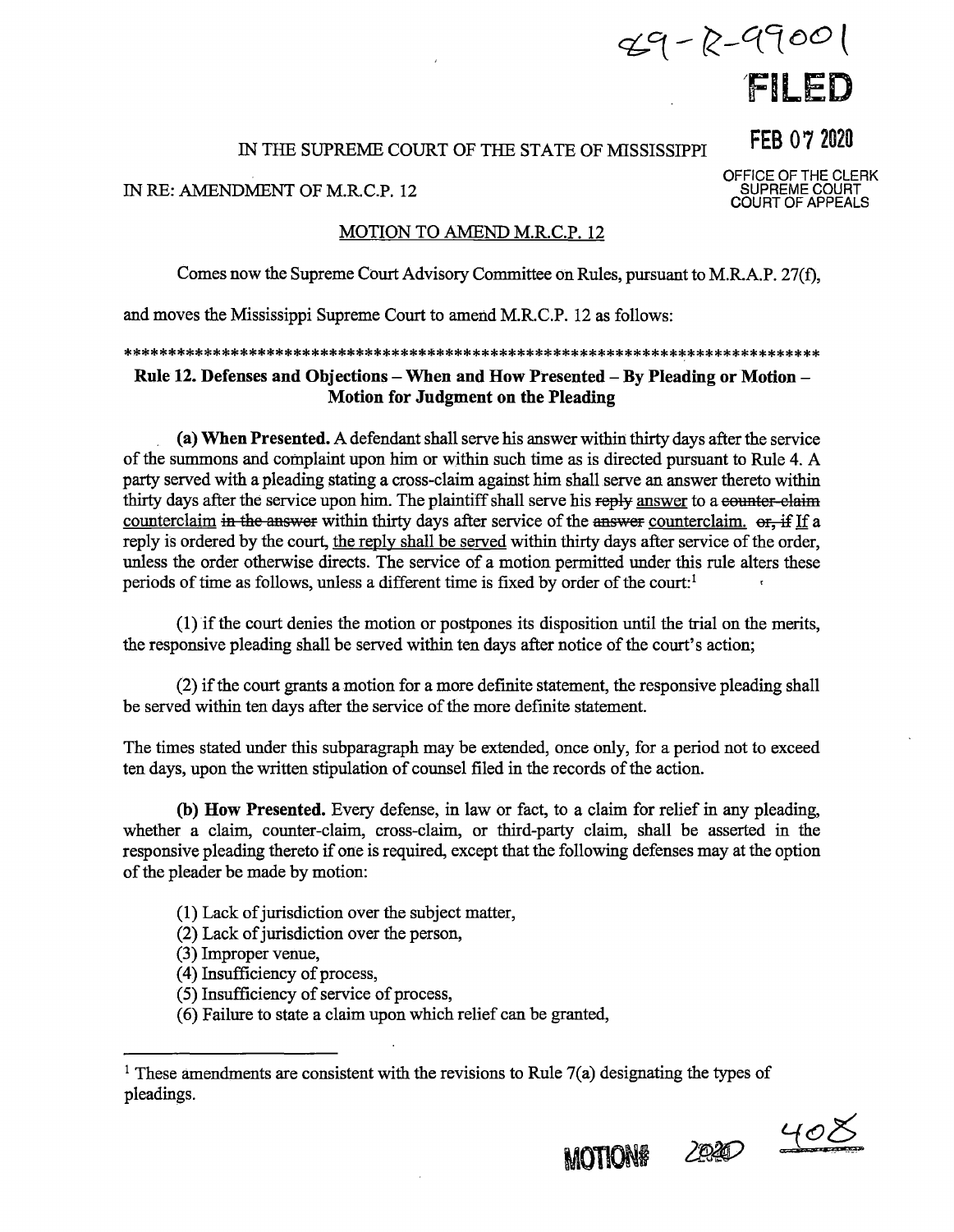(7) Failure to join a party under Rule 19.

No defense or objection is waived by being joined with one or more other defenses or objections in a responsive pleading or motion. If a pleading sets forth a claim for relief to which the adverse party is not required to serve a responsive pleading, he may assert at the trial any defense in law or fact to that claim for relief. If, on a motion to dismiss for failure of the pleading to state a claim upon which relief can be granted, matters outside the pleading are presented to and not excluded by the court, the motion shall be treated as one for summary judgment and disposed of as provided in Rule 56, and all parties shall be given reasonable opportunity to present all material made pertinent to such a motion by Rule 56; however, if on such a motion matters outside the pleadings are not presented, and if the motion is granted, leave to amend shall be granted in accordance with Rule 15(a).

( **c) Motion for Judgment on the Pleadings.** After the pleadings are closed but within such time as not to delay the trial, any party may move for judgment on the pleadings. If, on a motion for judgment on the pleadings, matters outside the pleadings are presented to and not excluded by the court, the motion shall be treated as one for summary judgment and disposed of as provided in Rule 56, and all parties shall be given reasonable opportunity to present all material made pertinent to such a motion by Rule 56; however, if on such a motion matters outside the pleadings are not presented, and if the motion is granted, leave to amend shall be granted in accordance with Rule 15 (a).

**(d) Preliminary Hearings.** The defenses specifically enumerated (1) through (7) in subdivision (b) of this rule, whether made in a pleading or by motion, and the motion for judgment on the pleadings (subdivision (c) of this rule), shall be heard and determined before trial on application of any party, unless the court orders that the hearing and determination thereof be deferred until the trial.

( **e) Motion for More Definite Statement** If a pleading to which a responsive pleading is permitted is so vague or ambiguous that a party cannot reasonably be required to frame a responsive pleading, he may move for a more definite statement before interposing his responsive pleading. The motion shall point out the defects complained of and the details desired. If the motion is granted and the order of the court is not obeyed within ten days after notice of the order or within such other time as the court may fix, the court may strike the pleading to which the motion was directed or make such order as it deems just.

**(f) Motion to Strike.** Upon motion made by a party before responding to a pleading or, if no responsive pleading is permitted by these rules, upon motion made by a party within thirty days after the service of the pleading upon him or upon the court's own initiative at any time, the court may order stricken from any pleading any insufficient defense or any redundant, immaterial, impertinent, or scandalous matter.

**(g) Consolidation of Defenses in Motion.** A party who makes a motion under this rule may join with it any other motions herein provided for and then available to him. If a party makes a motion under this rule but omits therefrom any defense or objection then available to him which this rule permits to be raised by motion, he shall not thereafter make a motion based on the defense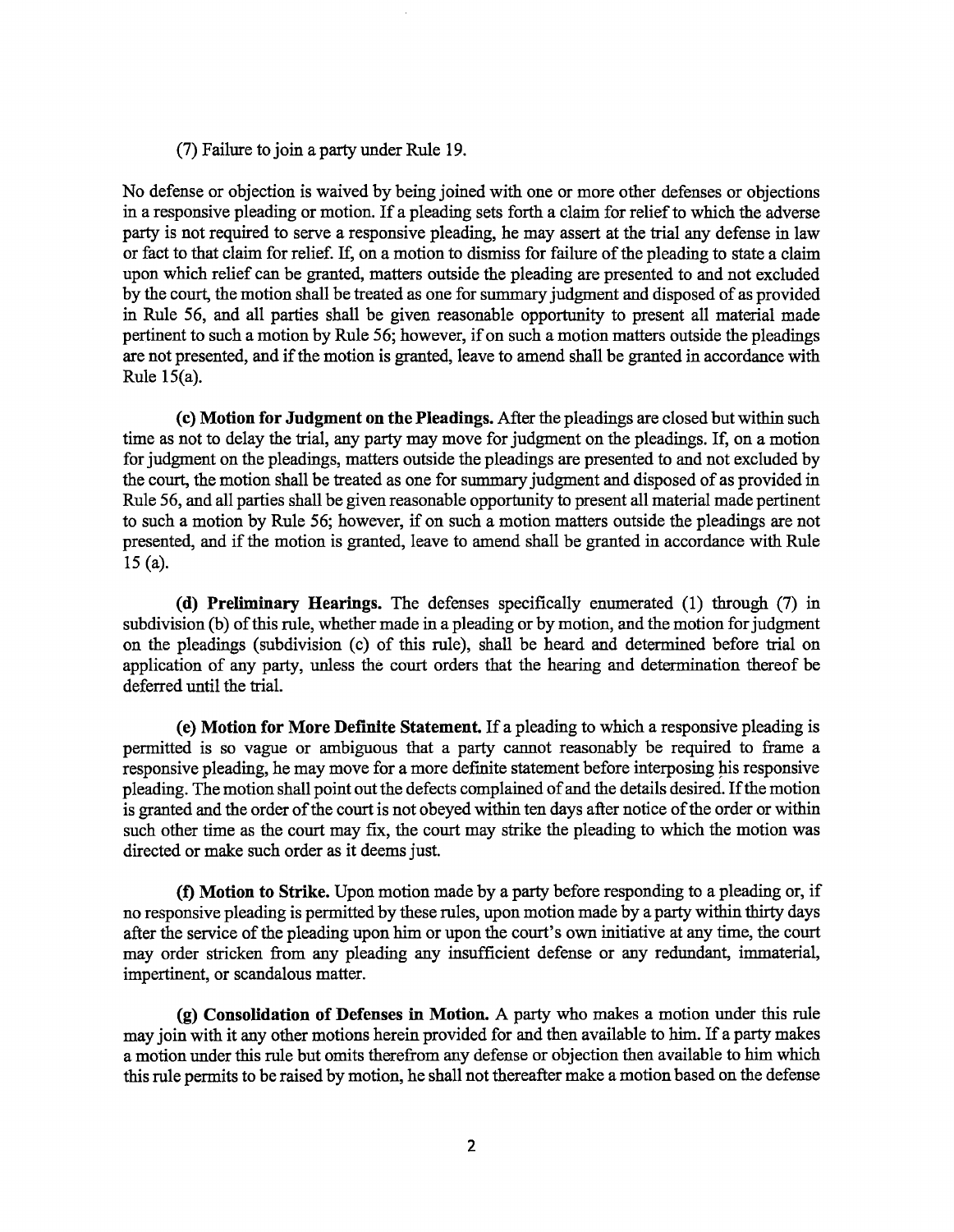or objection so omitted, except a motion as provided in subdivision  $(h)(2)$  and  $(3)$  hereof on any of the grounds there stated.

## **(h) Waiver or Preservation of Certain Defenses.**

(1) A defense of lack of jurisdiction over the person, improper venue, insufficiency of process, or insufficiency of service of process is waived (A) if omitted from a motion in the circumstances described in subdivision (g), or (B) if it is neither made by a motion under this rule nor included in a responsive pleading or an amendment thereof permitted by Rule 15 (a) to be made as a matter of course.

(2) A defense of failure to state a claim upon which relief can be granted, a defense of failure to join a party indispensable under Rule 19, and an objection of failure to state a legal defense to a claim may be made in any pleading permitted or ordered under Rule 7(a), or by motion for judgment on the pleadings, or at the trial on the merits.

(3) Whenever it appears by suggestion of the parties or otherwise that the court lacks jurisdiction of the subject matter, the court shall dismiss the action or transfer the action to the court of proper jurisdiction.

## *Advisory Committee Historical Note*

*Effective* **•**  *Rule 12(a) was amended so as to be consistent with the pleadings designated by MR.C.P. 7(a). Both refer to an answer to a counterclaim rather than a reply to a counterclaim. So. 2d (West Miss. Cases 20 ).* 

## *Advisory Committee Notes*

*The motion for a more definite statement requires merely that-a more definite statementand not evidentiary details. The motion will lie only when a responsive pleading is required, and is one remedy for a vague or ambiguous pleading. A defendant may also file a Rule 12 (b} ( 6) motion as a means of challenging a vague or ambiguous pleading.* 

*Ordinarily, Rule 12(f) will require only the objectionable portion of the pleadings to be stricken, and not the entire pleading. Motions going to redundant or immaterial allegations, or allegations of which there is doubt as to relevancy, should be denied, the issue to be decided being whether the allegation is prejudicial to the adverse party. Motions to strike a defense for insufficiency should, if granted, be granted with leave to amend.* 

*Rule 12(g) provides that a party making a pre-answer motion pursuant to Rule 12 may join with such motion any other available Rule 12 pre-answer motions. If a party makes a Rule 12 preanswer motion and omits an available Rule 12 defense or objection, the party may only raise such omitted defense or objection as allowed by Rule 12(h)(2) or (3). Rule 12(h)(2) allows a party to raise the defense of failure to state a claim and/or the defense of failure to join a party indispensable under Rule 19 by asserting such defenses in the answer, by raising such defenses in a motion for judgment on the pleadings, or by raising such defenses at the trial on the merits. Rule*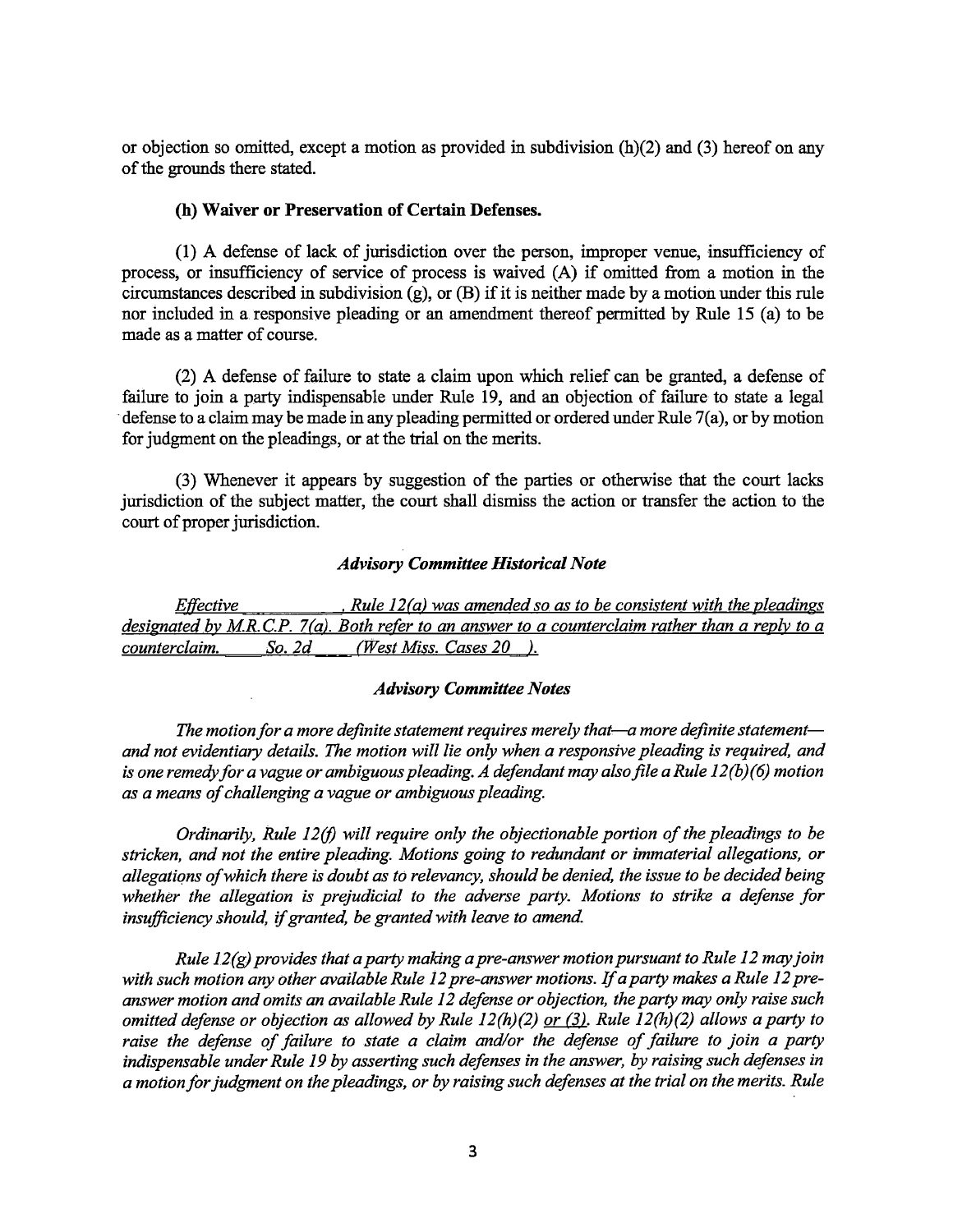*12(g) encourages a party to consolidate all available Rule 12 motions so as to avoid successive motions.* 

*Rule l 2(h)(l) states that certain specified defenses which are available to a party when the party makes a pre-answer motion, but which are omitted from the pre-answer motion, are waived The specified defenses include: (1) lack of personal jurisdiction; (2) improper venue; (3) insufficiency of process; and (4) insufficiency of service of process. In addition, Rule l 2(h)(l) further provides that if a party answers rather than filing a pre-answer motion, the party must raise any of these specified defenses in the answer or an amended answer made as a matter of course pursuant to Rule 15(a) to avoid waiver of such defenses.* 

*Under Rule l 2(h)(3) a question of subject matter jurisdiction may be presented at any time, either by motion or answer. Further, it may be asserted as a motion for relief from a final judgment*  under Rule 60(b)(4) or may be presented for the first time on appeal. The provision directing a *court lacking subject matter jurisdiction to transfer the action to a court having jurisdiction preserves the traditional Mississippi practice of transferring actions between the circuit and chancery courts, as provided by Miss. Const. § § 15* 7 ( *all causes that may be brought in the circuit court whereof the chancery court has jurisdiction shall be transferred to the chancery court) and 162 (all causes that may be brought in chancery court whereof the circuit court has exclusive jurisdiction shall be transferred to the circuit court), but not reversing for a court's improperly exercising its jurisdiction, Miss. Const. §147.* 

[Advisory Committee Note adopted effective July 1, 2014: amended effective .]

#### \*\*\*\*\*\*\*\*\*\*\*\*\*\*\*\*\*\*\*\*\*\*\*\*\*\*\*\*\*\*\*\*\*\*\*\*\*\*\*\*\*\*\*\*\*\*\*\*\*\*\*\*\*\*\*\*\*\*\*\*\*\*\*\*\*\*\*\*\*\*\*\*\*\*\*\*\*\*

The proposed amendment to Rule 12(a) is consistent with the proposed amendments to

Rule  $7(a)$ . Both refer to an answer to a counterclaim rather than a reply to a counterclaim. This

nomenclature is consistent with F.R.C.P. 7(a) and 12(a). The motion to amend M.R.C.P. 12 was

unanimously approved by the Committee on September 7, 2018.

The Supreme Court Advisory Committee on Rules therefore moves that the above proposed amendment to M.R. C.P. 12 be considered by the Mississippi Supreme Court.